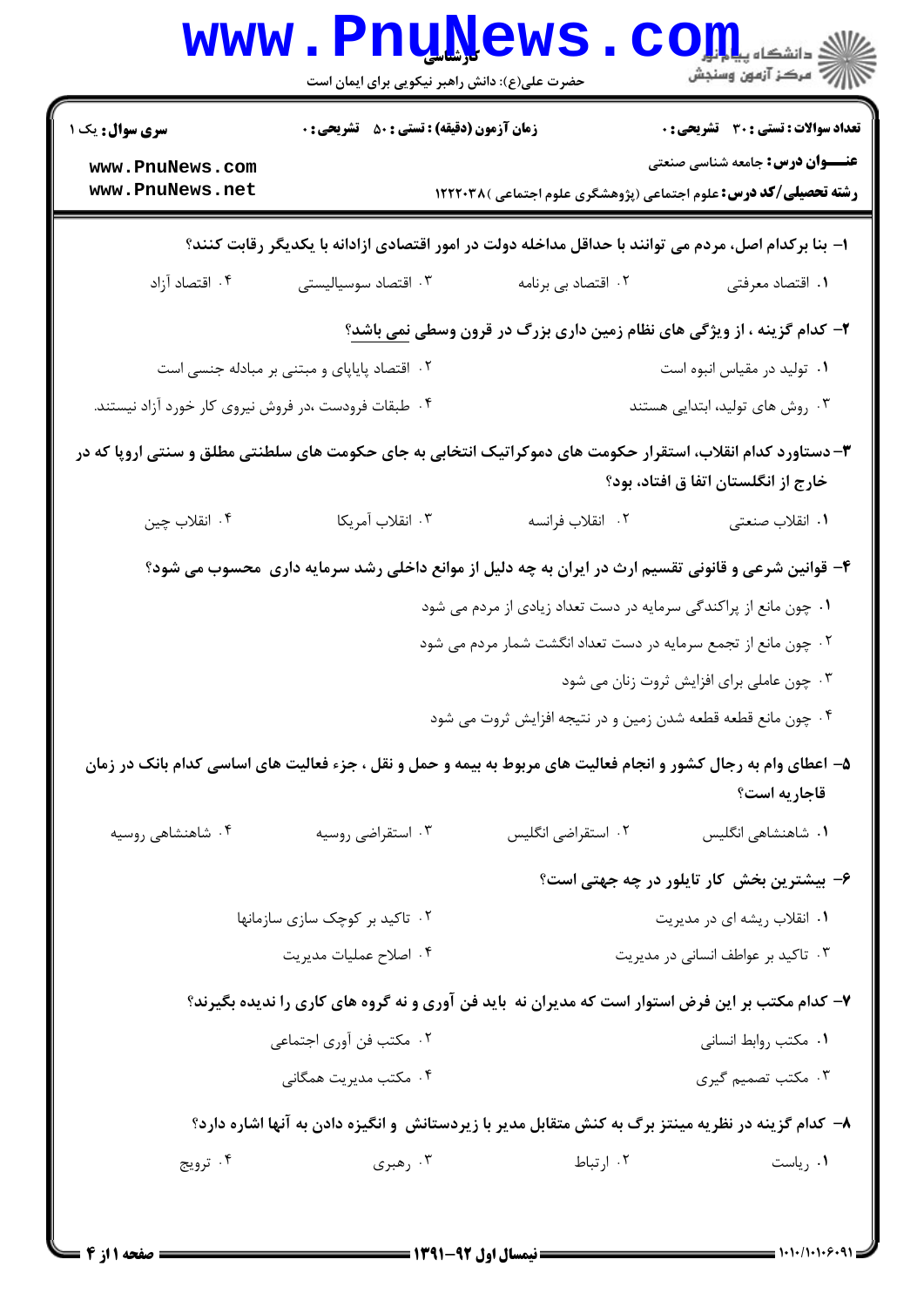|                                                                                                | <b>www.PnuNews</b><br>حضرت علی(ع): دانش راهبر نیکویی برای ایمان است | دانشڪاه پ <b>ياپا</b> را<br>آخ<br>رآ مرکز آزمون وسنجش                                                                                                                                                                                                                                                                  |  |  |  |  |
|------------------------------------------------------------------------------------------------|---------------------------------------------------------------------|------------------------------------------------------------------------------------------------------------------------------------------------------------------------------------------------------------------------------------------------------------------------------------------------------------------------|--|--|--|--|
| <b>سری سوال : ۱ یک</b>                                                                         | <b>زمان آزمون (دقیقه) : تستی : 50 ٪ تشریحی : 0</b>                  | <b>تعداد سوالات : تستی : 30 ٪ تشریحی : 0</b>                                                                                                                                                                                                                                                                           |  |  |  |  |
| www.PnuNews.com                                                                                |                                                                     | <b>عنـــوان درس:</b> جامعه شناسی صنعتی                                                                                                                                                                                                                                                                                 |  |  |  |  |
| www.PnuNews.net                                                                                |                                                                     | <b>رشته تحصیلی/کد درس:</b> علوم اجتماعی (پژوهشگری علوم اجتماعی )۱۲۲۲۰۳۸                                                                                                                                                                                                                                                |  |  |  |  |
| ۹- ″ رایت″ به موقعیت گروه هایی که نه به طبقه سرمایه دار تعلق دارند و نه طبقه کارگر چه می گوید؟ |                                                                     |                                                                                                                                                                                                                                                                                                                        |  |  |  |  |
|                                                                                                | ۰۲ پایگاه تضاد نقشی                                                 | ۰۱ شاغلان دفتری                                                                                                                                                                                                                                                                                                        |  |  |  |  |
|                                                                                                | ۰۴ جایگاه متناقض طبقاتی                                             | ۰۳ يقه سفيدان                                                                                                                                                                                                                                                                                                          |  |  |  |  |
|                                                                                                |                                                                     | +۱- بخش هایی از اقتصاد که در آنها تامین شغلی وجود ندارد، دستمزدها پایین است و نسبت کارگران پاره وقت زیاد است،چه                                                                                                                                                                                                        |  |  |  |  |
|                                                                                                |                                                                     | نامیده می شود؟                                                                                                                                                                                                                                                                                                         |  |  |  |  |
|                                                                                                | ۰۲ حوزه های نیمه مرکزی                                              | ۰۱ حوزه های مرکزی                                                                                                                                                                                                                                                                                                      |  |  |  |  |
|                                                                                                | ۰۴ حوزه های منسجم                                                   | ۰۳ حوزه های پیرامونی                                                                                                                                                                                                                                                                                                   |  |  |  |  |
|                                                                                                |                                                                     | 11- بالاترین میزان بیکاری مربوط به چه کسانی است؟                                                                                                                                                                                                                                                                       |  |  |  |  |
|                                                                                                | ۰۲ کارگران ناماهر يدي                                               | ۰۱ کارگران ماهر يدي                                                                                                                                                                                                                                                                                                    |  |  |  |  |
|                                                                                                | ۰۴ کارگران نیمه ماهر                                                | ۰۳ کارگران متخصص غیر یدی                                                                                                                                                                                                                                                                                               |  |  |  |  |
|                                                                                                |                                                                     | ۱۲– هدف نهضت بزرگ چارتیسم در انگلستان چه بود؟                                                                                                                                                                                                                                                                          |  |  |  |  |
|                                                                                                | ۰۲ کمک به افزایش ساعات کار                                          | ۰۱ کمک به افزایش سطح دستمزد کارگران                                                                                                                                                                                                                                                                                    |  |  |  |  |
|                                                                                                | ۰۴ اتحاد و همبستگی هر چه بیشتر کارگران                              | ۰۳ افزایش تبعیض بین کارگران                                                                                                                                                                                                                                                                                            |  |  |  |  |
|                                                                                                |                                                                     | ۱۳– کدام گزینه دلیل عدم دوام انقلاب اکتبر روسیه از لحاظ اقتصادی بود؟                                                                                                                                                                                                                                                   |  |  |  |  |
|                                                                                                | ۰۲ به دلیل حمایت از اقتصاد آزاد                                     | ٠١ به دليل سركوب وحشيانه و ديكتاتوري                                                                                                                                                                                                                                                                                   |  |  |  |  |
|                                                                                                | ۰۴ به دلیل بوروکراسی حجیم                                           | ٠٣ به دليل دفاع از سرمايه داران                                                                                                                                                                                                                                                                                        |  |  |  |  |
|                                                                                                |                                                                     | ۱۴– انواع اعتصاب از نظر محتوى كدامند؟                                                                                                                                                                                                                                                                                  |  |  |  |  |
|                                                                                                | ۰۲ اجتماعی-فرهنگی-تاریخی                                            | 1. نوبتى-تهديد كننده-تحريم كار                                                                                                                                                                                                                                                                                         |  |  |  |  |
|                                                                                                | ۰۴ تحریم کار-خرابکاری-همدردی                                        | ۰۳ اقتصادی-اجتماعی-سیاسی                                                                                                                                                                                                                                                                                               |  |  |  |  |
|                                                                                                |                                                                     | ۱۵– در کدام خانواده دو شخص بزرگسال که در زاده شدن کودک سهمی از لحاظ زیست شناختی نداشته اند، وظیفه اجتماعی<br>والدین را برای فرزند به عهده می گیرند؟                                                                                                                                                                    |  |  |  |  |
|                                                                                                | ۰۲ خانواده باز سازی شده                                             | ۰۱ خانواده زیستی                                                                                                                                                                                                                                                                                                       |  |  |  |  |
|                                                                                                | ۰۴ خانواده پرورشي                                                   | ۰۳ خانواده گسترده                                                                                                                                                                                                                                                                                                      |  |  |  |  |
|                                                                                                | ۱۶– فرزند محوری دستاورد چه نوع جامعه ای است؟                        |                                                                                                                                                                                                                                                                                                                        |  |  |  |  |
| ۰۴ سنتی                                                                                        | ۰۳ فراصنعتی                                                         | ۰۲ صنعتی<br>۰۱ پیش صنعتی                                                                                                                                                                                                                                                                                               |  |  |  |  |
| = صفحه 12ز 4                                                                                   | ــــــــــــ نیمسال اول 92-1391 ــــــــ                            | $=$ $\frac{1}{2}$ $\frac{1}{2}$ $\frac{1}{2}$ $\frac{1}{2}$ $\frac{1}{2}$ $\frac{1}{2}$ $\frac{1}{2}$ $\frac{1}{2}$ $\frac{1}{2}$ $\frac{1}{2}$ $\frac{1}{2}$ $\frac{1}{2}$ $\frac{1}{2}$ $\frac{1}{2}$ $\frac{1}{2}$ $\frac{1}{2}$ $\frac{1}{2}$ $\frac{1}{2}$ $\frac{1}{2}$ $\frac{1}{2}$ $\frac{1}{2}$ $\frac{1}{2$ |  |  |  |  |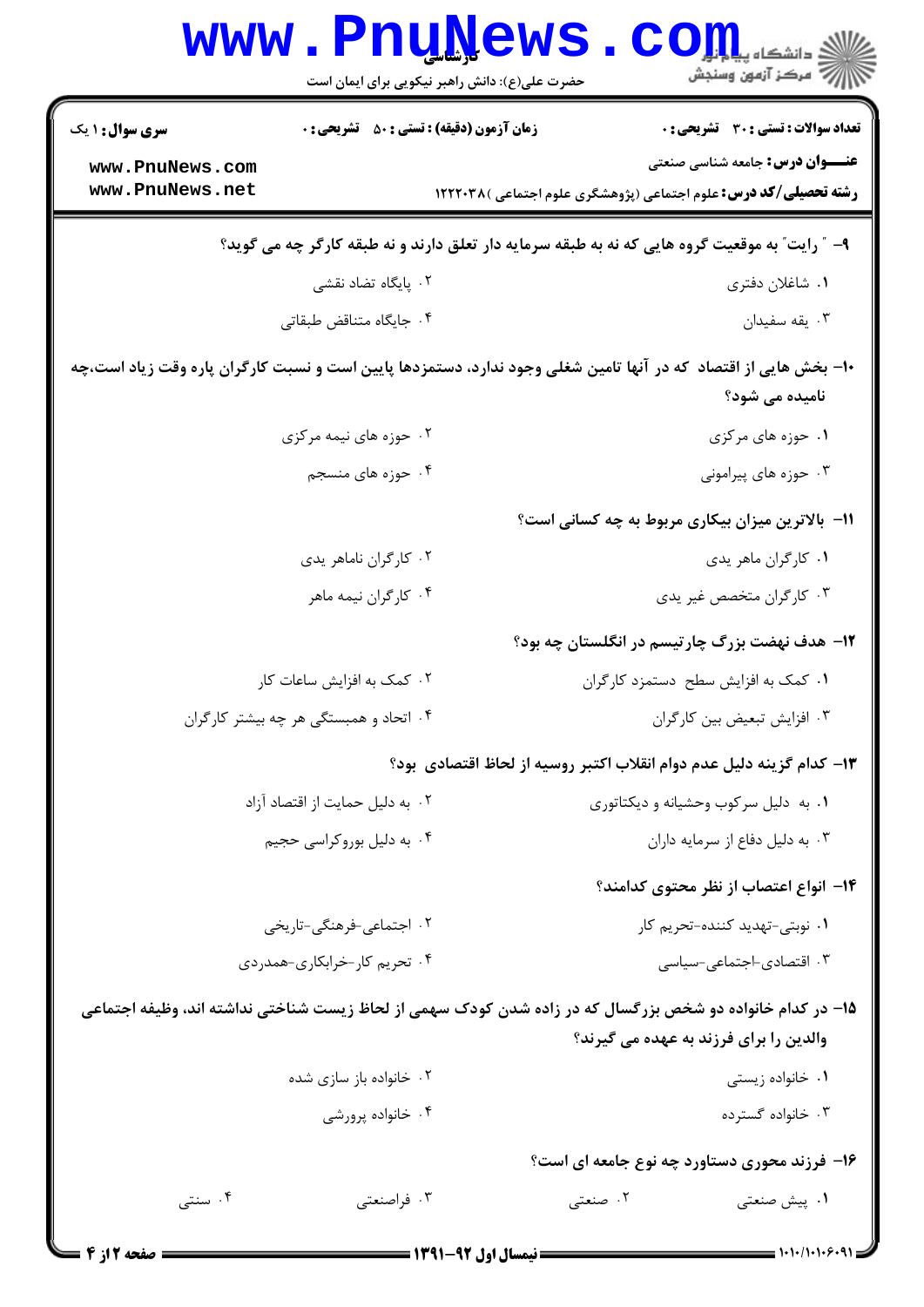| <b>تعداد سوالات : تستی : 30 ٪ تشریحی : 0</b>                                       | <b>زمان آزمون (دقیقه) : تستی : ۵۰ تشریحی : 0</b>                                                                  |                                                 | <b>سری سوال : ۱ یک</b>                               |  |  |
|------------------------------------------------------------------------------------|-------------------------------------------------------------------------------------------------------------------|-------------------------------------------------|------------------------------------------------------|--|--|
| <b>عنـــوان درس:</b> جامعه شناسی صنعتی                                             | <b>رشته تحصیلی/کد درس:</b> علوم اجتماعی (پژوهشگری علوم اجتماعی )۱۲۲۲۰۳۸                                           |                                                 | www.PnuNews.com<br>www.PnuNews.net                   |  |  |
| ۱۷- چه کسی در انتقاد از نظام های آموزشی کشورهای صنعتی از مدرسه زدایی سخن گفته است؟ |                                                                                                                   |                                                 |                                                      |  |  |
| ۰۱ جنتیس                                                                           | ۰۲ گیدنز                                                                                                          | ۰۳ ايوان ايليچ                                  | ۰۴ بولز                                              |  |  |
| 1۸− انواع مالکیت همگانی کدامند؟                                                    |                                                                                                                   |                                                 |                                                      |  |  |
|                                                                                    | ٠١. مالكيت تعاوني- مالكيت خصوصي- مالكيت سهامي عام                                                                 | ۰۲ مالکیت تعاونی-سهامی عام-سهامی خاص            |                                                      |  |  |
| ۰۳ مالکیت دولتی-مالکیت خصوصی-مالکیت تعاونی                                         |                                                                                                                   | ۰۴ مالکیت دولتی-مالکیت شهرداری-شرکت دولتی       |                                                      |  |  |
| ۱۹- کدام گزینه به معنای نفی اعتقادات و بینش های متعالی است؟                        |                                                                                                                   |                                                 |                                                      |  |  |
| ٠١ جنبش نهيليسم                                                                    | ٠٢ جنبش ارتجاعي                                                                                                   | ٠٣ جنبش اصلاح طلب                               | ۰۴ جنبش آرمانگرا                                     |  |  |
|                                                                                    | +۲- وجه تشابه تبلیغات سیاسی و آگهی های تجارتی چیست؟                                                               |                                                 |                                                      |  |  |
| ۰۱ هر دو احساس مهم بودن را در فرد افزایش می دهند                                   |                                                                                                                   |                                                 | ۰۲ هر دو احساس ناچیز بودن را در فرد افزایش می دهند   |  |  |
|                                                                                    | ۰۳ هر دو احساس استقلال رای را در فرد افزایش می دهند                                                               |                                                 | ۰۴ هر دو احساس بی گناه بودن را در فرد افزایش می دهند |  |  |
|                                                                                    | <b>۳۱</b> – کدام مفهوم حاصل کشمکش پیوسته میان مرزهای اقتدار مربوط به مالکیت و محدودیت هایی است که به حقوق کارگران |                                                 |                                                      |  |  |
| تحمیل می شود؟                                                                      |                                                                                                                   |                                                 |                                                      |  |  |
| ۰۱ دموکراسی صنعتی                                                                  |                                                                                                                   |                                                 |                                                      |  |  |
|                                                                                    | ۲۲- به نظر زادنتسکی ،لیبرال دموکراسی می خواهد چه ارزش های متضادی را آشتی دهد؟                                     |                                                 |                                                      |  |  |
| ۰۱ آزادی و رفاه                                                                    | ۰۲ برابری و رفاه                                                                                                  | ۰۳ رفاه و کشمکش                                 | ۰۴ آزادي و برابري                                    |  |  |
|                                                                                    | ۲۳– به اعتقاد هایک، بزرگترین و مهمترین قید و محدودیتی که از راه دموکراسی برداشته شد، چیست؟                        |                                                 |                                                      |  |  |
| ۰۱ اصل مدتیت                                                                       | ۰۲ اصل تفکیک قوا                                                                                                  | ۰۳ اصل ليبراليسم                                | ۰۴ اصل برابری                                        |  |  |
| <b>۲۴</b> - هدف امپریالیسم سیاسی چیست؟                                             |                                                                                                                   |                                                 |                                                      |  |  |
| ۰۱ تسخیر بازارها برای کالاهای فرهنگی                                               |                                                                                                                   | ۰۲ برقراری سلطه از طریق شکل دادن به افکار عمومی |                                                      |  |  |
| ۰۳ آزادی توده مردم از دست استعمار                                                  |                                                                                                                   | ۰۴ برقراری عدالت از طریق توزیع عادلانه کالا     |                                                      |  |  |
|                                                                                    | ۲۵– کدام راهبرد امپریالیسم فرهنگی، به صورت بازی های ویدوئی بمباران عراق، ارائه می شود ؟                           |                                                 |                                                      |  |  |
| ۰۱ حساسیت زدایی                                                                    |                                                                                                                   | ۰۲ خراب کردن زبان سیاسی مخالفان                 |                                                      |  |  |
| ۰۳ تروريسم اقتصادي                                                                 |                                                                                                                   | ۰۴ فرافکنی سیاسی                                |                                                      |  |  |